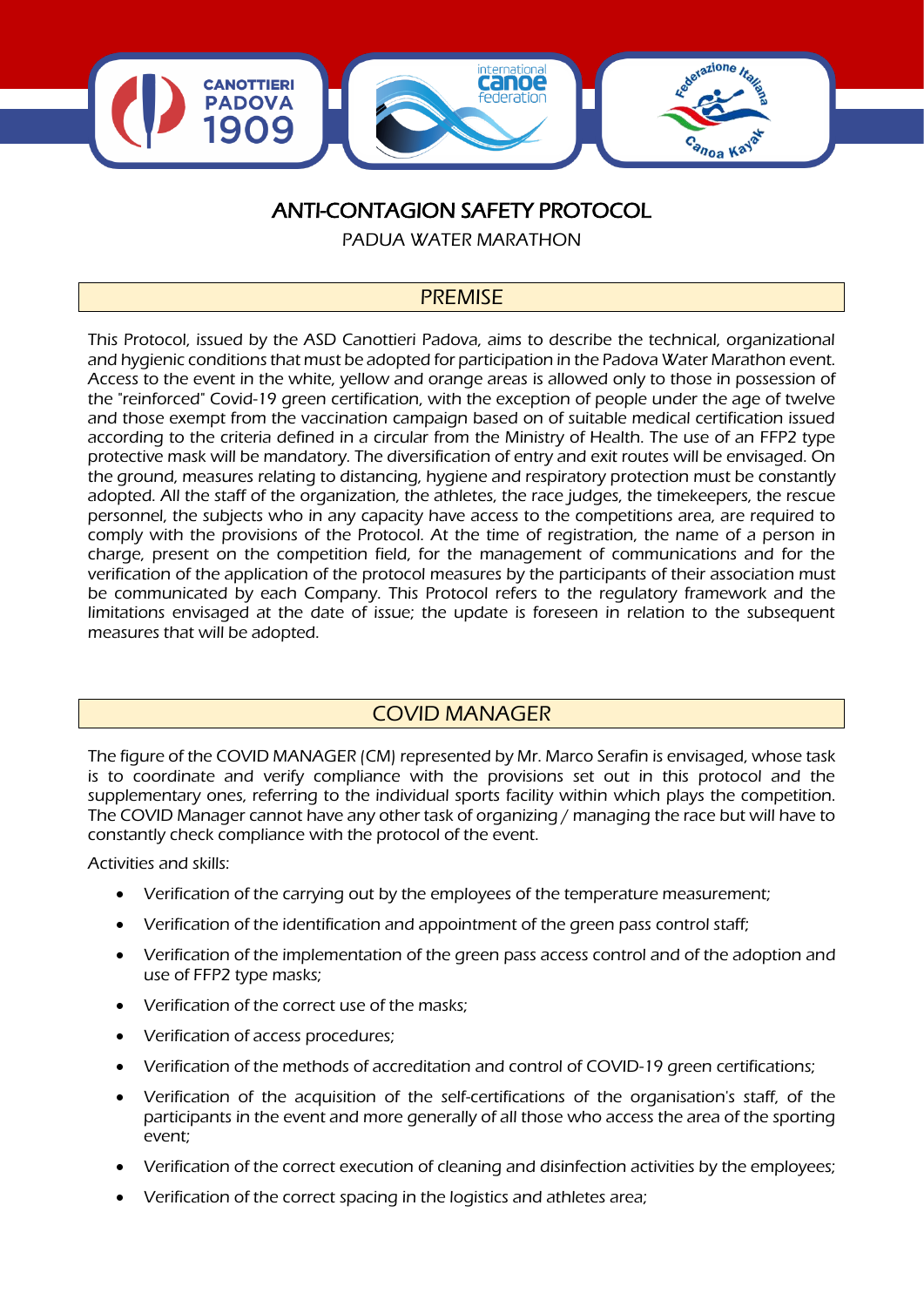

- Implementation and coordination of procedures relating to the management of symptomatic people;
- Decision regarding the removal of people from the sports facility and from areas closed to the public if symptomatic of COVID or who refused to comply with the provisions of the Protocol.

The CM will carry out information meetings with the staff and volunteers, defining the competences, roles and rules to be respected; information must be provided to the representatives of all the participating companies to describe the safety measures adopted and the behaviors to be followed.

The CM must be involved in the planning phase of the event, in the definition of the spaces and their organization, of the capacity and for the evaluation of the human resources necessary to guarantee access checks and controls during the event.

The training of volunteers and personnel involved in the event must include: basic prevention rules, use of masks, respiratory and hand hygiene, attention to social distancing and to avoid crowds and the role of air changes and ventilation in the rooms.

## INFORMATION TO PARTICIPANTS

The Organizing Committee, through suitable and effective methods such as mailing lists, publication on the website, publication on social networks and posting in several points of the sports facility that hosts the race, informs the participating companies, the athletes and all the personnel involved. In particular, the information concerns:

- a) the obligation to access the reinforced green pass;
- b) the obligation to use FFP2 type masks;
- c) the obligation to stay at home in the presence of fever (over  $37.5 \degree$  C) or other flu symptoms;
- d) pay particular attention to surface hygiene;
- e) maintain an interpersonal distance of at least 1 meter;
- f) avoid close contacts such as hugs or handshakes;
- g) methods of accreditation and access to the exhibition area, subdivision of areas and routes.

### GENERAL MEASURES

The following general measures are identified for the management of the event.

- All those present must be in possession of the "enhanced" COVID-19 green certification.
- The use of changing rooms and showers of the facility hosting the race is not foreseen. For changing clothes
- the individual companies registered will have to equip themselves, for example with a gazebo.
- Toilets will be available in the different areas, periodically disinfected throughout the day.
- The number of accompanying persons who can access the event area is equal to one every six athletes with a minimum of two (i.e. two accompanying persons from one to twelve registered athletes, three accompanying persons from thirteen to eighteen registered athletes, etc ..).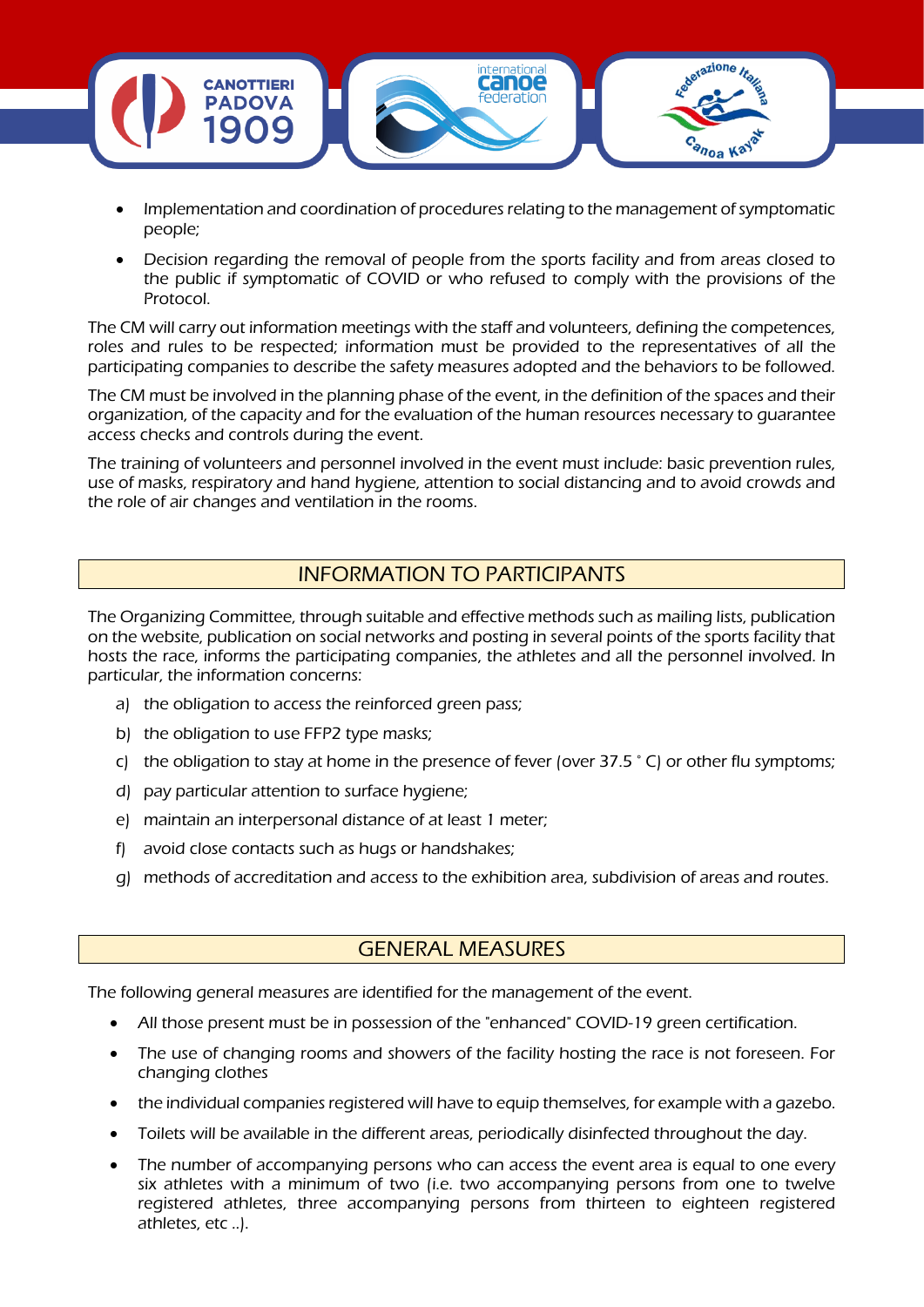

- All participants must be equipped with a CE marked FFP2 mask, also of the "community" type, to be used constantly in the event area with the exception of only on board their own boat.
- Team Leader. Each association identifies, upon registration, the team leader; he is responsible for compliance with the rules of conduct and the safety protocol of the event by the athletes and other companions of the association. For races over several days, the team leader verifies constant compliance with the hygiene and spacing rules even outside the event area, isolates athletes with symptoms, checks the temperature before the start and every day before the transfer to the competition field. Only the team leader can access the secretariat and jury area.
- Communications. Communications are only provided through the website.
- Team Leaders Meeting. Turning outdoors respecting the spacing of at least one meter wearing the mask. In the event of weather conditions that do not allow the outdoor meeting, it will be carried out under a tensile structure in compliance with the spacing.

The following measures must be observed in all areas of the event:

- separate and organized access and exit paths in order to avoid any possible gathering situation, even in the inflow and outflow phase.
- the FFP2 type mask must be correctly worn in all the dynamic phases of access, stay in the sports facility and exit;
- continuous information to people present for any reason at the event, focusing on all the measures in place and on the correct personal behavior to be adopted before and during the event;
- for workers / operators, recommend limiting contacts outside their own work group;
- the use of the FFP2 mask is mandatory;
- constant hand sanitization, favored by the positioning of columns and gel dispensers in strategic points;
- arrangement of layouts in the various locations where the event takes place in order to favor interpersonal distancing, the correct management of flows and the exclusion of gatherings;
- prohibition from entering any area of the event in the presence of common symptoms of Covid-19 infection. Everything must be self-certified on a daily basis by the accredited persons on the appropriate form;
- constant cleaning and sanitizing of all the locations of the event;
- on all occasions where you work in closed environments, ensure adequate air changes.
- There is no food administration activity within the exhibition area.
- The area hosting the event is structured in the following delimited spaces:
	- o Logistics area
	- o Race area
	- o Accreditation
	- o Departure and arrival stations
	- o Award ceremony area
- The different areas will be supervised by personnel identified by the Organizing Committee equipped with identification bibs.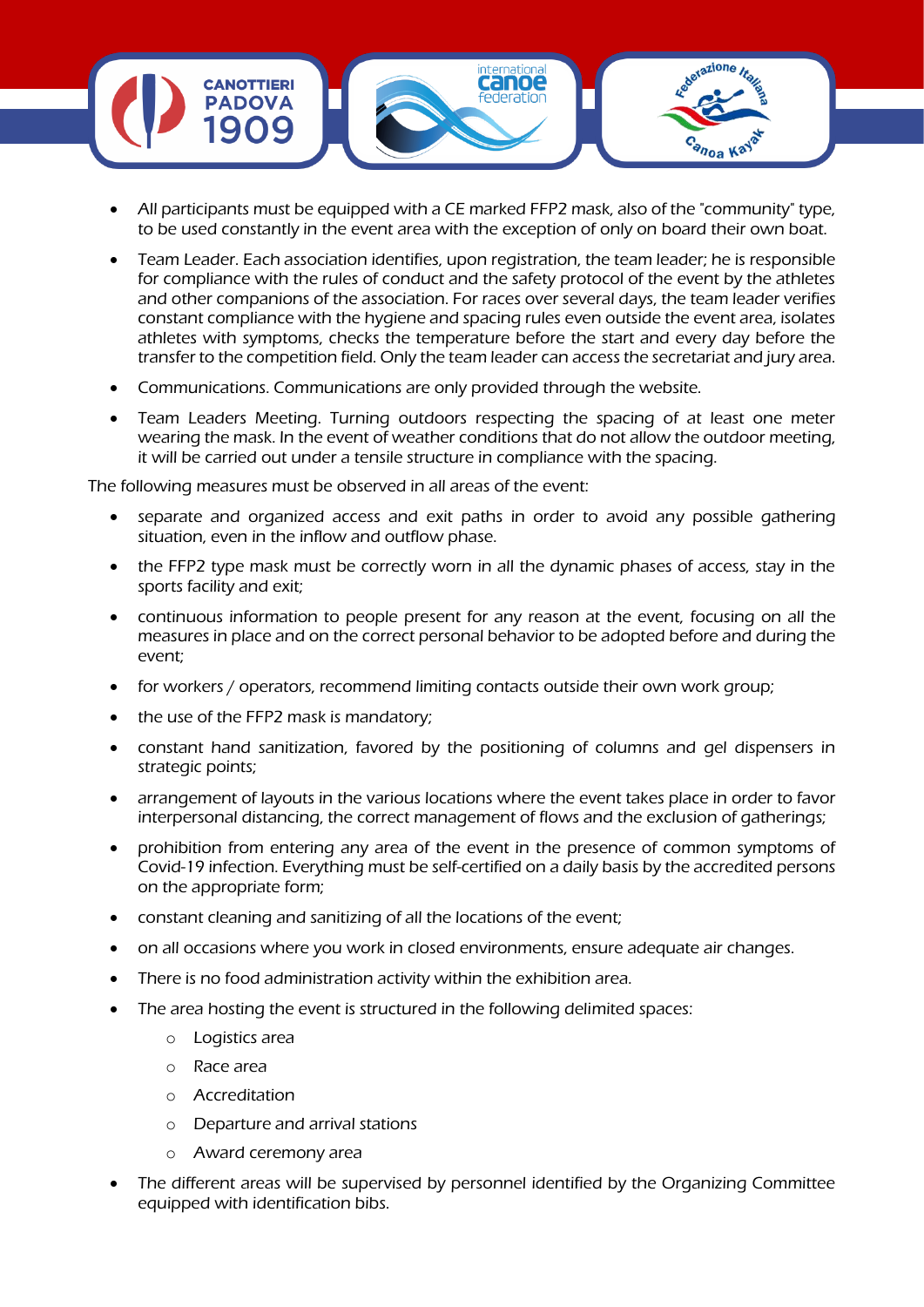

- An organization based on the principle of "bubbles" is envisaged, to be understood as an ecosystem of homogeneous working groups, which must minimize contacts and the sharing of physical spaces during the event.
- The principle therefore intends to reduce contacts with people who do not belong to the usual contacts, preserving a principle of isolation in limited and constant work groups for the entire period of the event.
- Taking into account the specific characteristics of canoe competitions, the following bubbles are identified:
- RED BUBBLE: team (athletes, coaches, accompanying persons), Federation staff, jury, timekeeping staff, anti-doping staff, medical and emergency medical staff, organization staff, volunteers, support staff.
- GREEN BUBBLE: media professionals (journalists, photographers, radio-TV operators, social media), guests, authorities.
- The area intended for members of the "Green Bull" and the related entry, transit, exit, routes and timing must be defined within the protocol of the single event in order to reduce the opportunities for contact.

## REGISTRATION AND TRAVEL

The movements to reach the competition field, to and from areas classified as orange and red, are among those allowed for reasons of necessity.

During the registration phase, the participating Company:

- declares that the registered subjects did not test positive for COVID-19 and show no symptoms;
- The vehicles (vehicles and trolleys) that will participate
- the tensile structures (gazebos) in tow
- number of accompanying persons (FICK members).

Payment by bank transfer or other electronic means for registrations and deposits for bibs.

Before leaving your club, you will have to check the body temperature of athletes and companions or obtain a declaration that the measurement has been made at home. People with a temperature above 37.5 ° C will not be allowed to leave for the competition area.

The transport of athletes, technicians and companions is allowed only in the case of sporting competition events, organized by the Federation, and recognized of national interest with a provision of the Italian National Olympic Committee (CONI).

For the movement of the aforementioned athletes it will be necessary to apply the provisions of the legislation in force, as well as the regulatory protocols for the containment of the spread of COVID-19 in the transport and logistics sector provided for in general for all categories. Therefore, the obligation on the part of information managers regarding the correct use and management of personal protective equipment, the sanitization and sanitation of the premises, means of transport and means of work, appropriate and frequent (therefore it must concern all the parties frequented by travelers and / or workers and carried out in the manner defined by the specific circulars of the Ministry of Health and the Istituto Superiore di Sanità).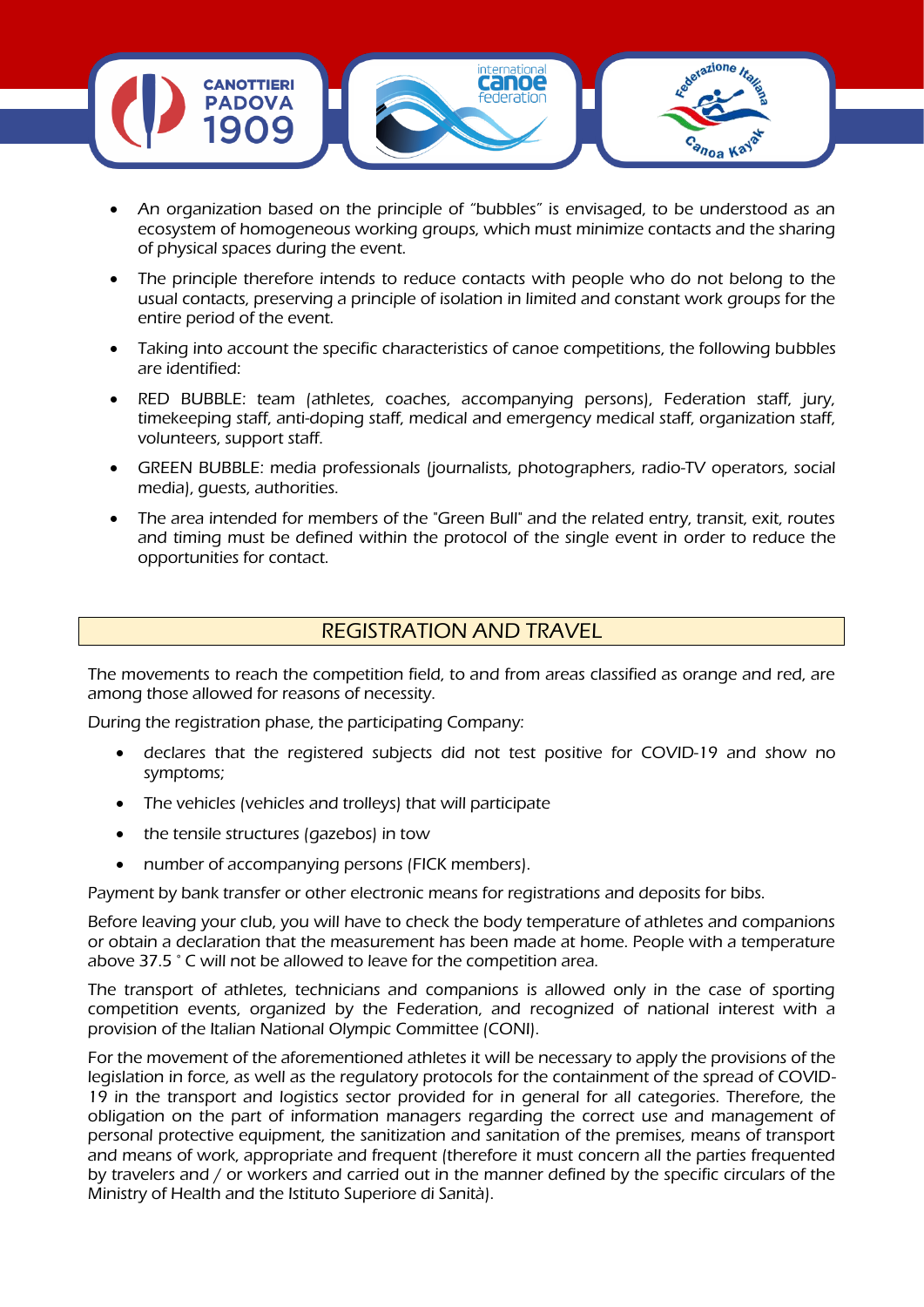

# METHOD OF ENTRY TO THE SPORTS FACILITY

**Triage** 

The Organizing Committee will have to identify the subjects in charge of triage including the delegates for the control of the COVID-19 green certifications.

The body temperature will be measured for all participants, their companions, the staff of the organization and in general for all those who enter the area of the sporting event, for each day of access. The possession of the "enhanced" COVID-19 green certification will also be verified.

The use of bracelets is foreseen to facilitate the identification of subjects already subjected to triage.

People with a temperature above 37.5 ° C will not be allowed access and should consult their doctor.

Temperature measuring staff must be equipped with adequate PPE (FFP2 type mask, visor).

The declaration referred to in attachment 1 must be signed and delivered by all subjects who, for whatever reason, will access the exhibition area. The Organizing Committee will keep them for 14 days. For events lasting more than one day, the declaration must be delivered at the accreditation stage on the first day.

## LOGISTICS AREA

The following measures are envisaged for the logistics area:

- The host company must prepare and define the parking spaces of the vehicles and structures at a distance of at least 2 meters between the companies;
- stay close to your van to change, use the FFP2 type mask, keep an interpersonal distance of 1 m;
- prohibition of access for persons other than athletes and accompanying persons to the logistics area;
- toilets available to athletes in the logistics area at the rate of 1 for every 100 participants;
- the participating companies are advised to equip themselves with a gazebo for changing to be installed near the trolley;

# GUEST AREA, AUTHORITY

Guests, the media and the authorities, green bubble, must be accredited to the triage and equipped with a reinforced green pass, must be in possession of one of the COVID-19 green certifications referred to in Article 9, paragraph 2 of the decree- law 22 April 2021, n. 52, converted, with modifications, by the law of 17 June 2021, n. 87.

### RACE MANAGEMENT

Accreditation

• Accreditation in an airy room with indication of the maximum number present, with a minimum distance of 1 m.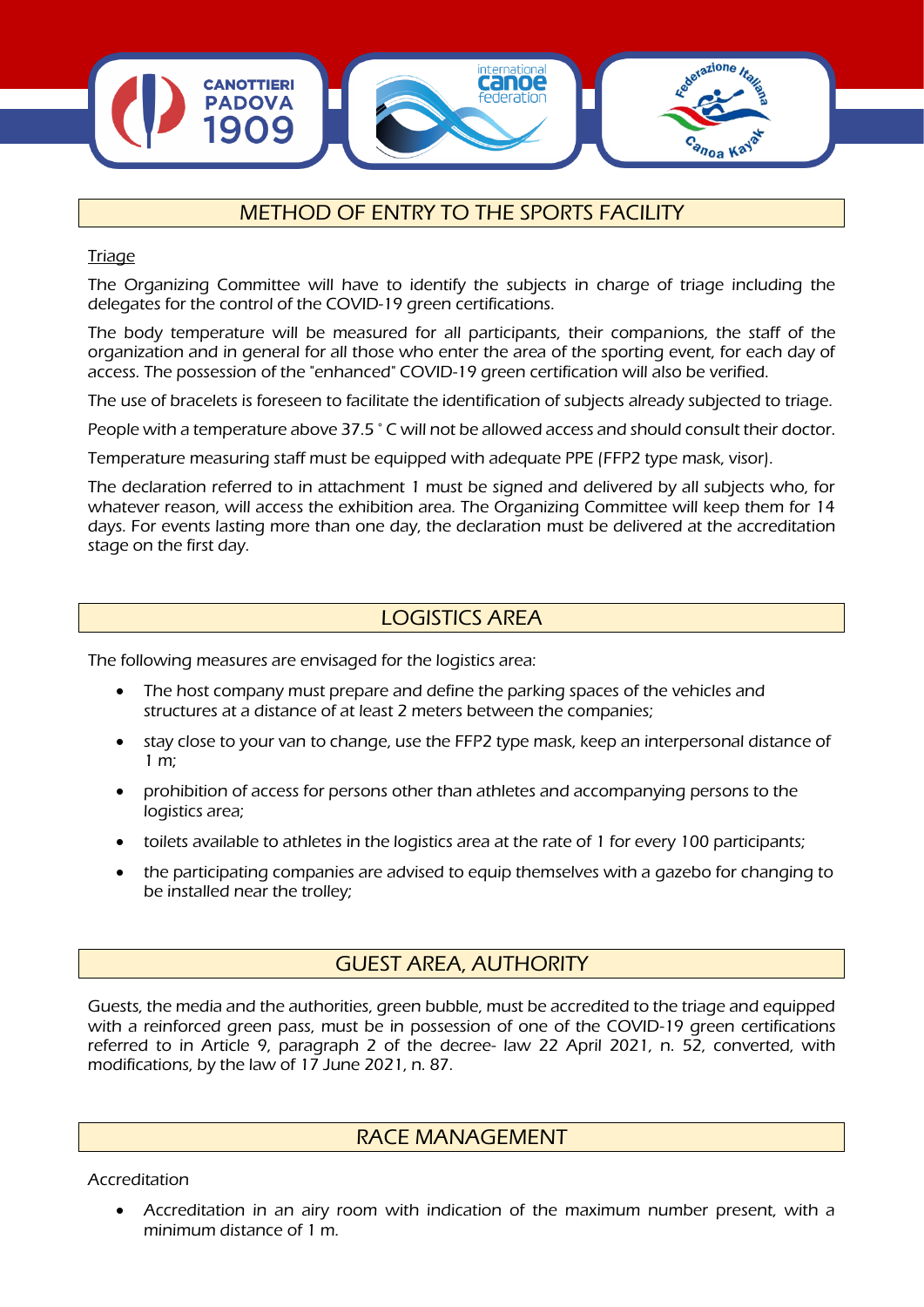

- Obligation to use a mask.
- The race numbers will be delivered in a closed bag (the bagging operations must take place with gloves and a mask after sanitizing the numbers).
- The start and finish orders will only be available electronically.

#### Competition

- On the jetty or in the boarding area only athletes starting from the youth category are allowed, while a companion is allowed for the youth categories.
- Paracanoe athletes can be accompanied by the coach who is obliged to wear a mask.
- Spacing while waiting for exit / boarding.
- Use of mask until boarding.
- Boarding piers other than landing piers. The constant presence of personnel must be provided for the management of the embarkation and disembarkation bridges.
- Obligation to wear footwear until boarding. Footwear must be kept inside the boat even during the course of the competitions.
- In case of use of material (canoe, paddle, life jacket, cockpit cover, etc.) by more than one person, disinfection with suitable materials is required by the participating company.
- The embarkation, disembarkation and transshipment piers along the route are of common use but consecutive with another amateur event. In any case, the use is precluded before the international competitive event until the passage of the last athlete.

Departure and arrival stations

- The workstations are delimited with no access.
- Judges must wear the FFP2 type mask and carry out the inspection of the boats and the material without physical contact or alternatively using gloves or sanitizing gel before and after the inspection.
- Timekeepers must use the FFP2 type mask, sanitize their hands and clean the touch surfaces at the start and end of use.

#### **Transhipments**

• Transhipments will take place in manned, delimited and reserved areas for the event to which the owners of the bracelet delivered to the triage will have access.

### AWARDS

The following measures are foreseen for the awards.

- the awards ceremony must take place in a delimited area in which only the awarded athletes and a maximum of one companion with a mask enter.
- Interpersonal distances of 1 meter must be respected.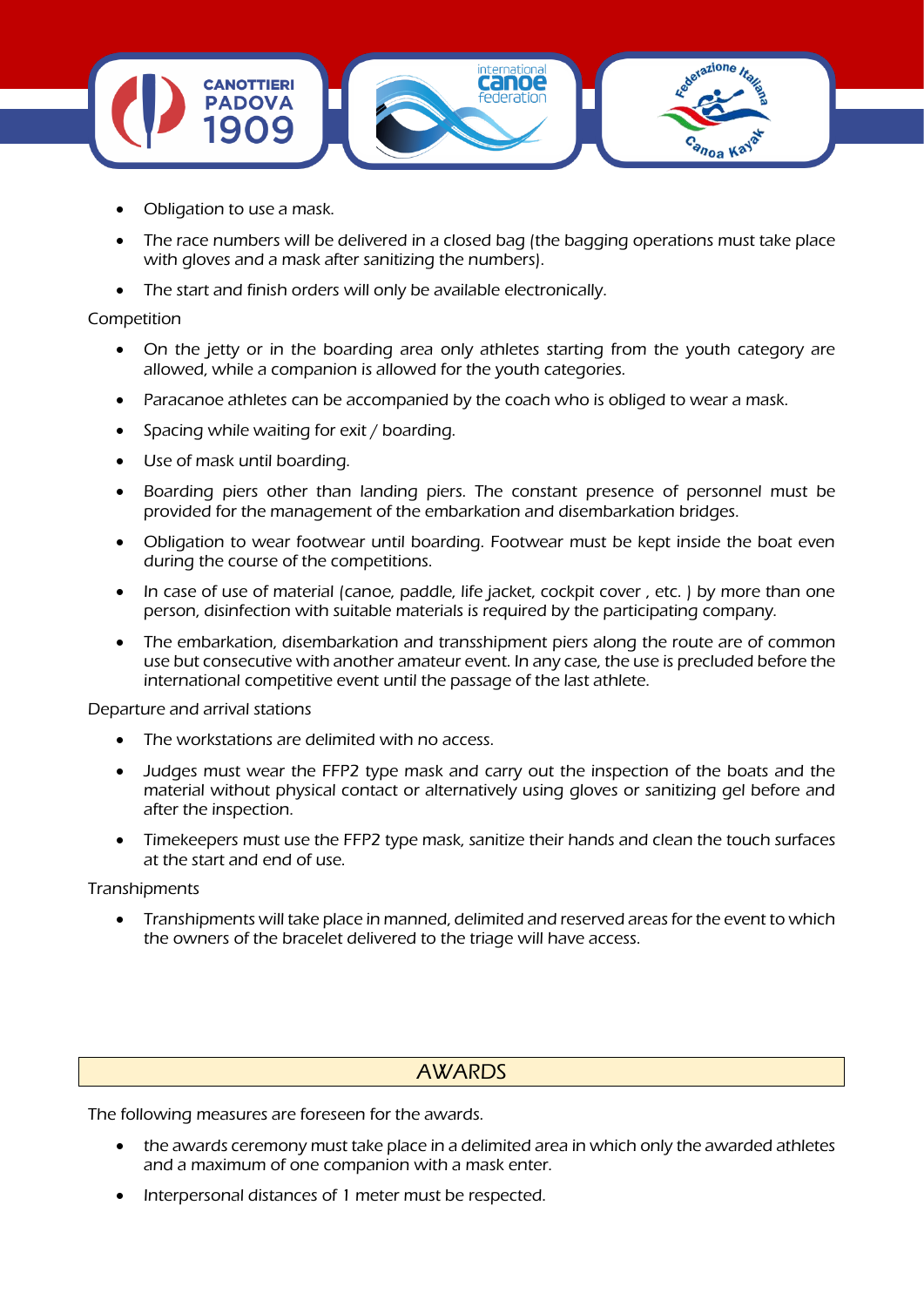

- The awards, to avoid gatherings, must be divided for each category or after each race. Prizes are not to be awarded in a single session at the end of the races.
- The awarded athlete takes the medal directly from the tray that will be passed to him by an attendant equipped with a mask to wear around his neck.
- Handshakes and hugs are prohibited.

# AID IN THE WATER

The use of a mask (FFP2 without valve), visor and gloves is foreseen for the personnel assigned to rescue in water for speed races.

The rescue operations carried out must be recorded with an indication of the athlete rescued and the rescuers involved; the data will be collected together with the self-declaration forms.

Depending on the conditions of the rescue athlete, the rescue personnel will evaluate whether to make him wear the mask and when.

## CLEANING AND SANITIZATION

Cleaning and sanitizing the premises are the fundamental actions which, together with interpersonal distancing, can avoid the spread of the virus.

The Organizing Committee ensures the periodic cleaning, disinfection and sanitization of all the premises and areas affected by the sporting event.

With reference to CLEANING, with the use of detergents with disinfectant function provided with authorization / registration issued by the Ministry of Health, the following is established.

- a) Sports equipment the nautical material must be disinfected before departure from the headquarters of the participating Company. In case of sharing of material during the competition, disinfection must be provided after each use, by the participating company.
- b) Common rooms, doors, toilets The Organizing Committee will pay particular attention to cleaning the common areas (toilets, arrival stations if indoors, etc.) and installations (doors, handrails, windows, handles, benches, hangers, taps, sinks , toilet, chairs) where the frequency or the possibility of contact is greater. All visitors will be made aware of the importance of complying with the rules of hygienic-sanitary behavior to help maintain the maximum cleanliness and healthiness of these environments.

For disinfection it is recommended to use sodium hypochlorite solutions diluted with 0.1% active chlorine (0.5% for toilets) distributed with low pressure, manually operated dispensers. When disinfecting pontoons, be careful to limit yourself to the surface of the jetties without affecting the body of water.

As regards SANIFICATION, the Organizing Committee will proceed with the related operations :

in compliance with the provisions of the circular of the Ministry of Health no. 5443 of 27 February 2020, expressly referred to in the shared Protocol of 14 March 2020, if a full-blown case of COVID19 has stayed in the premises of the sports facility.

PERSONAL PROTECTIVE EQUIPMENT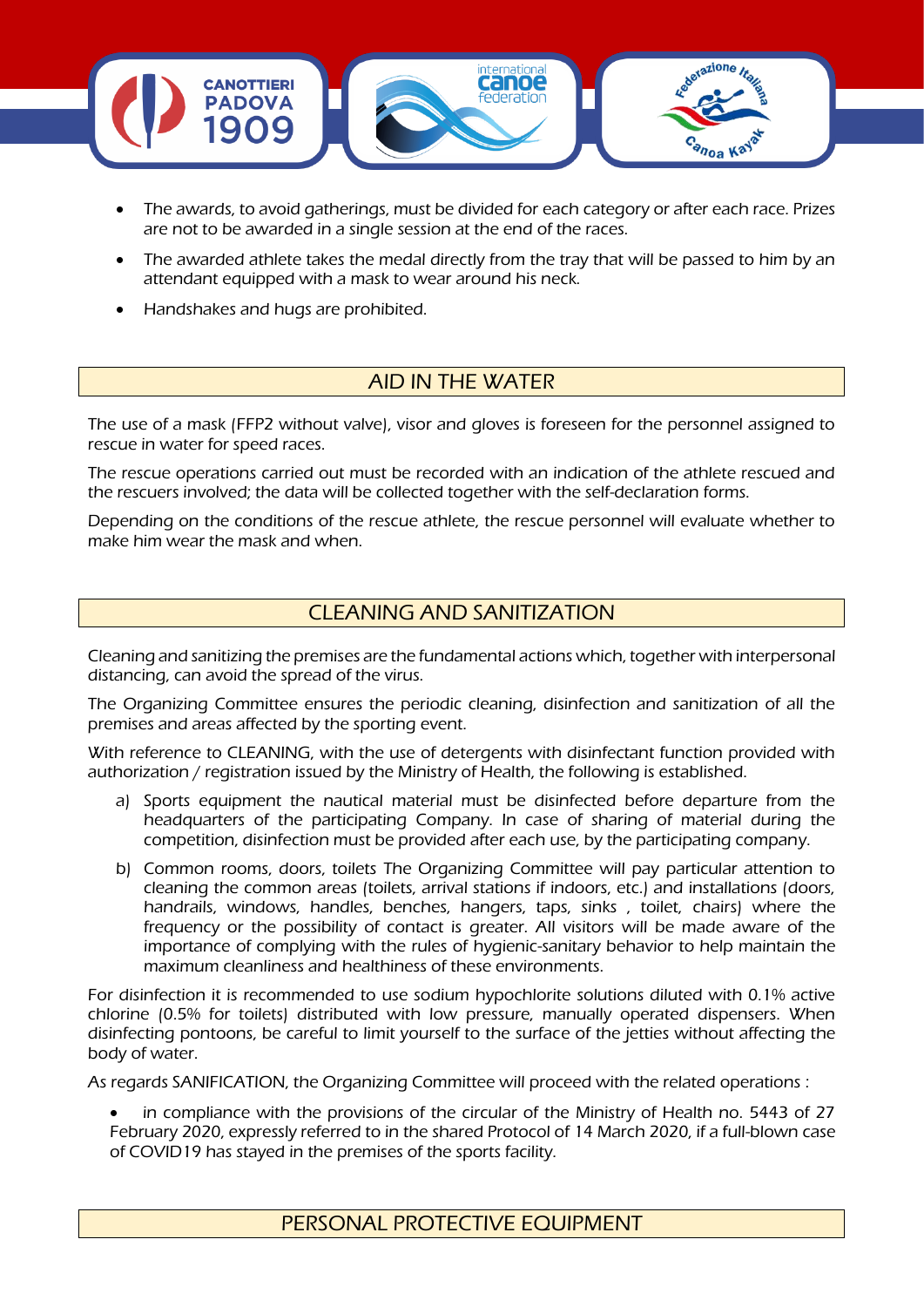

#### Masks

The use, in all areas affected by the sporting event, of masks with CE marking classified FFP2 is foreseen.

In most cases, the minimum interpersonal distance of one meter must be respected, including those of coexistence on board the same means of transport.

Each operator and athlete must receive training in the correct use of the mask as follows (from the Report "Sport restarts in safety. Politecnico di Torino. 26 April 2020"):

- Before putting on the mask, wash your hands with soap and water or an alcoholic solution
- Handle the mask using the laces and in any case always having carried out the hand hygiene procedure correctly and / or with clean gloves

• Make sure that the correct side of the mask, usually white in the colored ones, is facing in and that the rigid part (nose clip) is at the top

• Cover your mouth and nose with the mask making sure it fits snugly against your face and that the bottom edge is under your chin

- Model any nose clip to ensure the most complete adherence to the face
- Avoid touching the mask while wearing it, if you touch it, wash your hands
- Every 4 hours or when it gets wet, replace it with a new one
- If there is a single use indication, do not reuse it
- Remove the mask by taking it from the elastic without touching the front
- Discard it immediately in a dedicated resealable bag or container
- After removing the face mask, or whenever you inadvertently touch a used face mask, wash your hands using an alcohol-based cleaner or soap and water.

### MANAGEMENT OF SYMPTOMATIC SUBJECTS DURING THE RACE

The Organizing Committee must identify a place dedicated to the isolation of those who may present symptoms attributable to CODIV-19 during the course of the event and implement all the procedures to ensure rapid health intervention.

Operational indications for the management of subjects who present symptoms during their presence at the sports facility.

- a) The person who accuses fever or symptoms should immediately avoid close contact with others and report the situation to one of the companions of their company or to a rescue worker. The latter accompanies him to the infirmary room and gives him a mask.
- b) If the symptoms allow, the subject is invited to go to his home and contact the treating doctor.
- c) If the symptoms do not allow the removal independently, the SINGLE EMERGENCY NUMBER 112 will be contacted.

Following the removal of the subject, in the event of a positive finding of CODIV-19, the spaces used will be sanitized.

### GREEN CERTIFICATION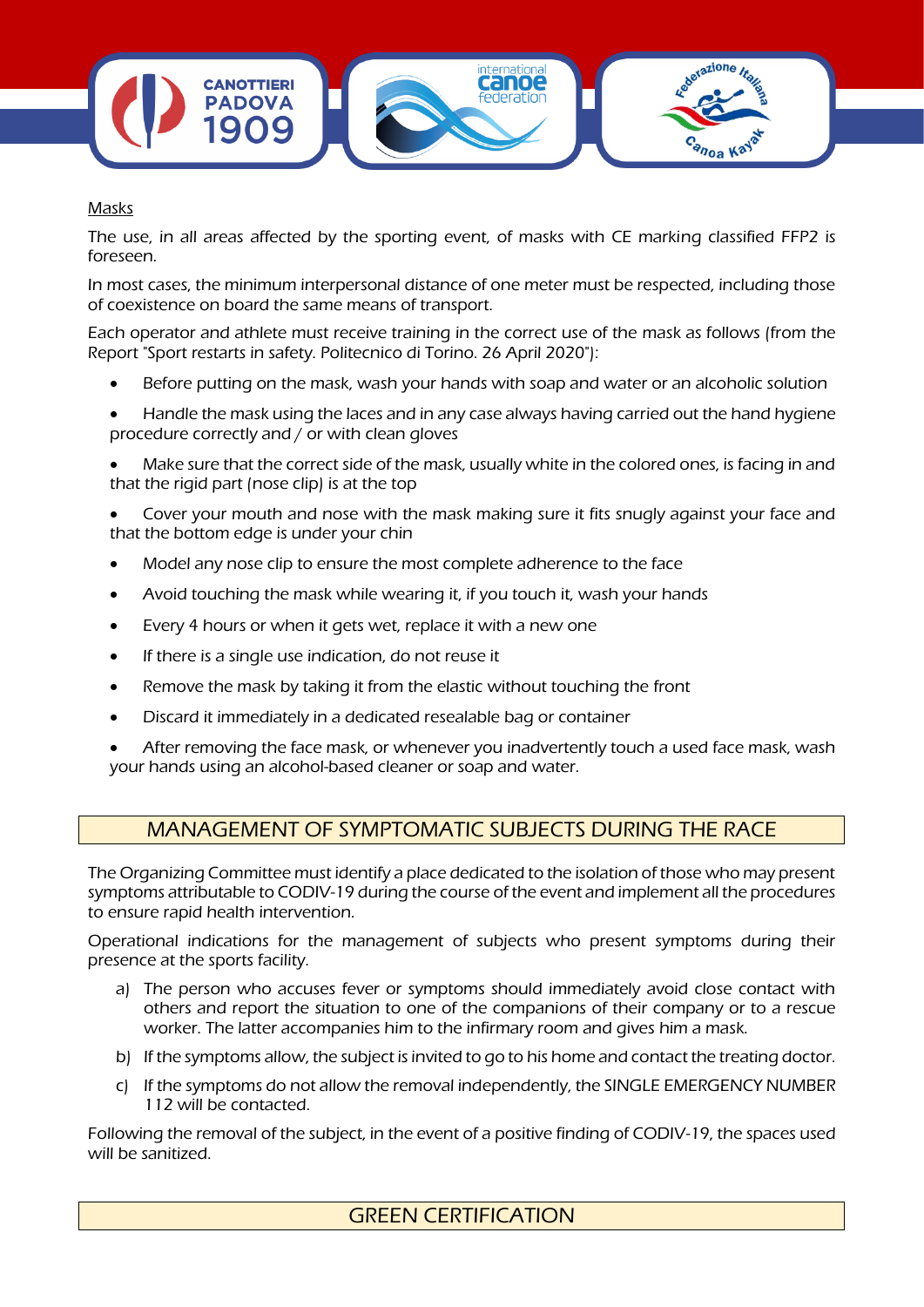

With reference to the Green Certifications, taking into account the provisions of the Guidelines for the organization of sporting events and competitions of January 3 , 2022, they are mandatory for access to sporting events.

The provisions on Green Certification do not apply to subjects excluded by age from the vaccination campaign and to subjects exempt on the basis of suitable medical certification issued according to the criteria defined in a circular from the Ministry of Health.

The COVID-19 green certification verification process involves the use of the national verification app VerificationC19, installed on a mobile device. This application allows you to verify

the authenticity and validity of the certifications without the need for an internet connection (offline) and without storing personal information on the verifier's device.

Verification process:

- the "VerificationC19" App must be set for the type of REINFORCED verification (vaccination / recovery); before starting the checks it is necessary to update it with the latest version of the lists;
- the Certification is requested by the verifier to the interested party who shows the relative QR Code (in digital or paper format).
- The Verification C19 App reads the QR Code, extracts the information from it and proceeds to check the qualified electronic seal.
- The VerificationC19 App applies the rules to verify that the Certification is valid.

The Verification C19 App graphically shows the verifier the effective validity of the Certification as well as the name, surname and date of birth of the holder of the same.

### PARTICIPATION OF FOREIGNERS

Participation in sporting events by athletes, technicians, judges and race officials, and accompanying persons from countries for which entry into Italy is prohibited or for which quarantine is envisaged is permitted with the conditions set out below.

In order to allow the regular performance of the sports competitions referred to in art. 18 of the Prime Ministerial Decree of 2 March 2021, which provides for the participation of athletes, technicians, journalists of the foreign press, judges and race commissioners, and accompanying persons from countries for which entry into Italy is prohibited or for which the quarantine, the latter, before entering Italy, must have carried out a molecular or antigenic test to verify the state of health, the outcome of which must be indicated in the declaration referred to in Article 50 of the Prime Minister's Decree of 2 March 2021, and verified by the carrier pursuant to Article 49, paragraph 5 of the Prime Ministerial Decree of 2 March 2021. This test must not be earlier than 48 hours from arrival in Italy and the interested parties, to be authorized to enter Italy, must be in possession of the result that certifies its negativity and reports the personal data of the person subjected to the test for any checks. In the event of a negative result, the interested parties are authorized to take part in the international sports competition on the Italian territory, in accordance with the specific protocol adopted by the sports organization organizing the event.

Furthermore, before entering Italy, the Passenger Locator Form - Digital localization form must be completed.